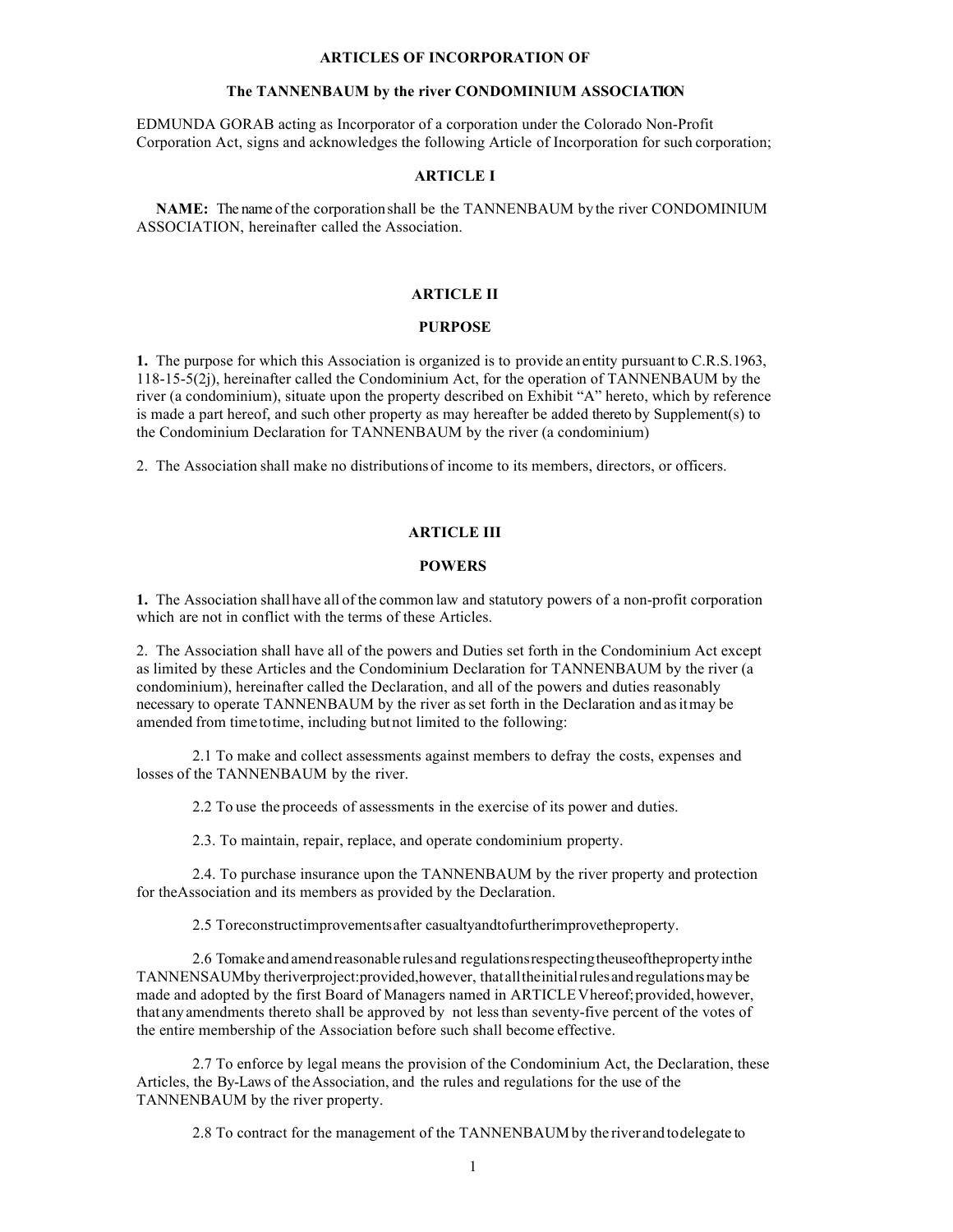such contractor all powers and duties of the Association except as such are specifically required by the Declaration to have approval of the Board of Managers orthemembership of the Association.

2.9 To enforce by legal means the provision of the Condominium Act, the Declaration, these Articles, the By-Laws of the Association, and the rules and regulations for the use of the TANNENBAUM by the river property.

2.8 To contract for the management of the TANNENBAUMby the river and todelegate to such contractor all powers and duties of the Association except as such are specifically required by the Declaration to have approval of the Board of Managers orthemembership of the Association.

2.9 To contract forthemanagement or operation of portions of the common elements susceptible to separate management or operation and to lease such portions.

2.10 Toemploy aManagingAgent and personnel toperformtheservicesrequired forproper operation of the TANNENBAUM by the river.

2.11 Tovote theallotmentorrepresentation of the property described *in* Exhibit 11 A 11 hereto in the Property Owners Association of Four Seasons Village of Breckenridge, FilingNo.1andto representsaidproperty atmeetingsthereof.

3. All fundsand thetitlesofallproperties acquired by the Association and the proceeds thereof shall be held in trust for the members of the Association inaccordance with the provisions of the Declaration, these Articles, and the By-Laws oftheAssociation.

4. Thepowers oftheAssociation shallbesubject'to andshallbeexercised inaccordancewiththeprovisions ofthe Declaration andtheBy-Laws of the Association.

# **ARTICLE IV**

### **MEMBERS**

1. Themembers oftheAssociationshallconsistof all record owners of condominium units described in the Condominium Declaration for TANNENBAUM by the river ( acondominium) and those which may be created by Supplement thereto.

2. Change ofmembership oftheAssociation shallbe effectedandestablishedbytherecording inthepublic records of Summit County, Colorado, of a deed or other instrument establishingarecordtitletoa condominiumunitinTANNENBAUM by the riverand thedelivery totheAssociation ofacertified or machine copyofsuchinstrument. The membershipofthe priorownershallbetherebyterminated.

3. The share of a member in the funds and assets of the Association cannot be assigned, hypothecated, or transferred in any manner except asanappurtenance to his apartment.

4. The members of the association shall be entitled to at least one (1) vote for each condominium unit owned by them. The exact number of votes to be cast by owners of a condominium unit and the manner of executing votingrights shallbedeterminedbytheBy-LawsoftheAssociation.

### **ARTICLE V**

# **MANAGERS**

1. The affairs of the Association will be managed by a Board consisting of the number of managers as shall be determined by the By-Laws, but not less than three (3) managers, and in the absence of such determination shall consist of three (3) managers.

2. Manager of the Association shall be elected at the annualmeeting of the members in the manner determined by the By-Laws. Managers may be removed and vacancies on the Board of Managers shall be filled in the manner provided by the By-Laws.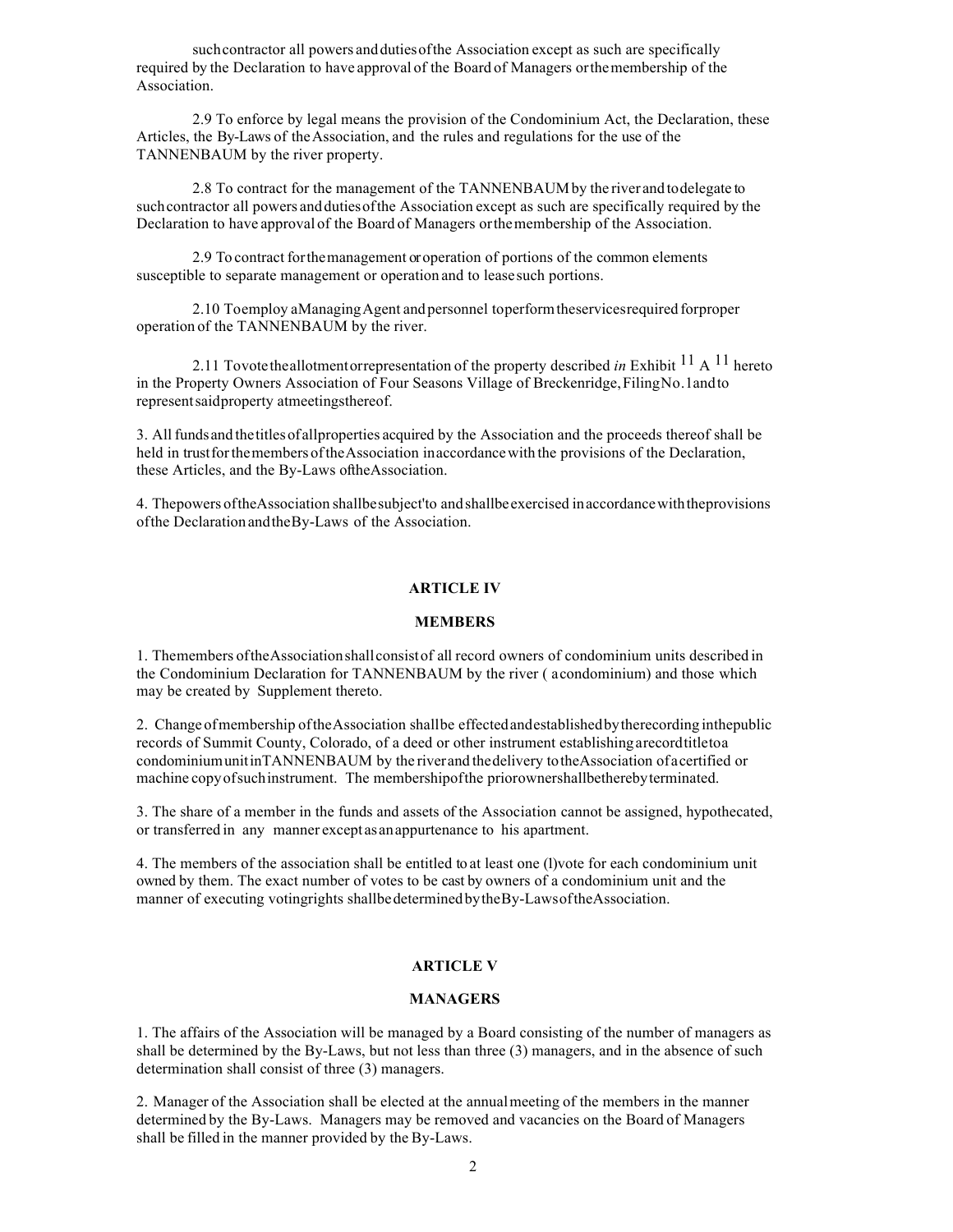3. The first election of managers shall be held during the month of January, 1972. The managers herein named shall serve until the first election of managers, and any vacanciesin their number occurring before thefirst election shall be filled by the remaining managers.

4. The names and addresses of the members of the first board of managers whoshall hold office until their successors are elected and have qualified, or until removed, are as follows:

Edmund A.Gorab 619 No. Cascade

ColoradoSprings,Colorado80907

Leopoldo Rodriguez 1443 Bellaire Drive

Colorado Springs,Colorado 80909

James J. Clinger 4811 Avondale Circle

ColoradoSprings,Colorado 80915

# **ARTICLE VI**

# **OFFICERS**

1. The affairs of the Association shall be administered by officers elected by the Board ofManagers at its first meeting following the annual meeting of the members of theAssociation,which officers shall serve at the pleasure of the Board of Managers. The names and addresses ofthe officers who shall serve until their successors are designated by the Board of Managers are asfollows:

President -Leopoldo Rodriguez ,

1443 BellaireDrive

Colorado Springs, Colorado 80909

Secretary-Treasurer - Edmund A.Gorab

619 No. Cascade

Colorado Springs, Colorado 81901

VicePresident - James J.Clinger

4811Avondale Circle

ColoradoSprings,Colorado **81915**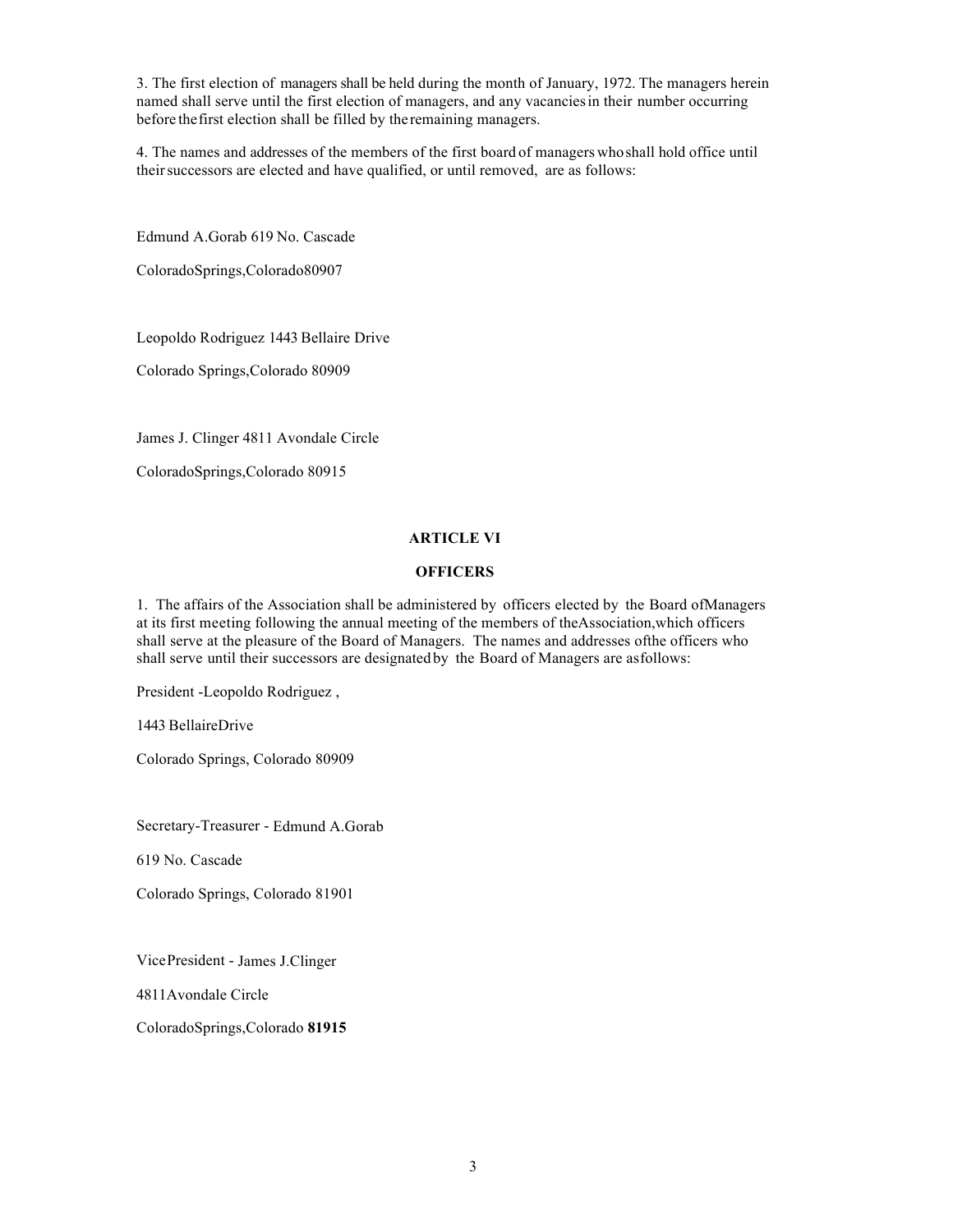## **ARTICLE VII**

## **REGISTERED OFFICE**

 The Registered Office of the Association shall be 916 No.Cascade, Colorado Springs, Colorado 81901, and the Registered Agent of the Association, whose address is identical with that of the Registered Office of the Association shall be Edmund A, Gorab.

# **ARTICLE VIII**

## **INDEMNIFICATION**

Every manager and every officer of the association shallbeindemnifiedby theAssociationagainst all liabilities, including counselfees, reasonably incurredor imposedupon him in connection with any proceeding to which he may be a party, or in which he may become involved, by reason of his being or havingbeen amanager orofficeroftheAssociation orany settlement thereof, whether or not he is a manager or officer at the time such expenses are incurred, except in such cases where the manager or officer is adjudged guilty of willful misfeasance ormalfeasance intheperformance ofhisduties; provided thatintheeventofasettlementtheindemnification herein shall apply only when the Board *of*  Managers approves such settlement and reimbursement as being for the best interests of the Association.

Theforegoingrightofindemnification shallbe inadditionto and not exclusiveof allotherrights to which such manager or officer may be entitled.

# **ARTICLE IX**

# **BY-LAWS**

ThefirstBy-LawsoftheAssociation shallbeadopted by theBoard ofManagers and may be altered, amended or revoked inthemanner provided by the By-Laws.

# **ARTICLE X**

### **AMENDMENTS**

Amendments to the Articles of Incorporation shall be proposed and adopted in the following manner.

1. Noticeofthesubjectmatterofaproposed amendmentshallbe included inthenoticeofanymeeting at which aproposed amendmentisconsidered.

2. Aresolutionapprovingaproposedamendmentmay be proposed by either the Board of Managers or by the members oftheAssociation. Managers andmembersnotpresentinperson or by proxy at the meeting considering the amendment may express their approval in writing, providing such approvalis delivered to the secretary at or prior to the meeting.

3. Approval ofanamendmentmustbebynotlessthan seventy-five percent (75%) of the votes of the entire membership oftheAssociation andbynotlessthantwo-thirds (2/3)of theentiremembershipoftheBoard of Managers,orby notless thaneightypercent (80%) ofthevotesoftheentiremembership oftheAssociation.

4. Noamendmentshallmakeanychangesinthequalificationsformembershipnorthevotingrightsof members,nor anychangeinSection3ofArticleIII,withoutapprovalin writingbyallmembers.

5. A copyofeachamendmentshallbecertifiedby theSecretaryofStateandrecordedintherecordsofSummit County, Colorado•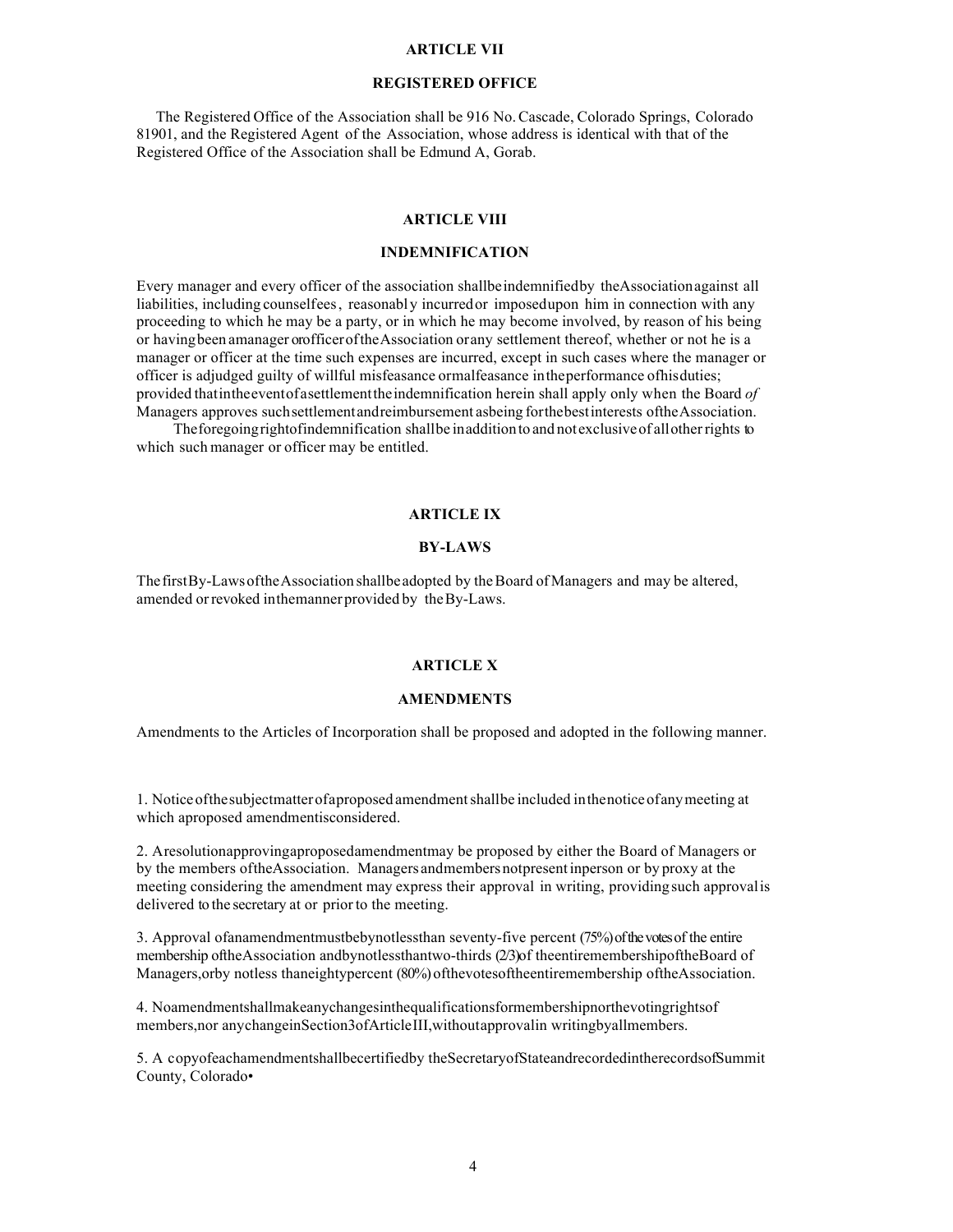### **ARTICLE XI**

#### **TERM**

 The term of the Association shall be perpetual, unless the Association is terminated sooner by the unanimous action of itsmembers. The Association shall be terminated by the termination of the condominium in accordance with the provisionsoftheDeclaration.

## **ARTICLE XII**

### **INCORPORATOR**

The name and address of the subscriber of these Articles of Incorporation is:

Edmund A.Gorab

619 No.Cascade

ColoradoSprings,Colorado 81901

INWITNESSWHEREOFthe hashereunto affixed his signature on August 1971.

el Gard

STATE OF COLORADO

County of El Paso

I, *.Ja4 J /)J&-nqp/* a Notary Public in and for said County, in the State aforesaid, do hereby certify that EdmundA.Gorab, whose name is subscribed and annexed to the foregoing Articles of Incorporation, appeared before me this day inpers on and acknowledged that he signed, sealed and delivered the said instrument of writing as his free and voluntary act, for the uses and purposes therein set forth Given under my hand and notarial seal this  $31<sup>ST</sup>$  day of August, 1971.